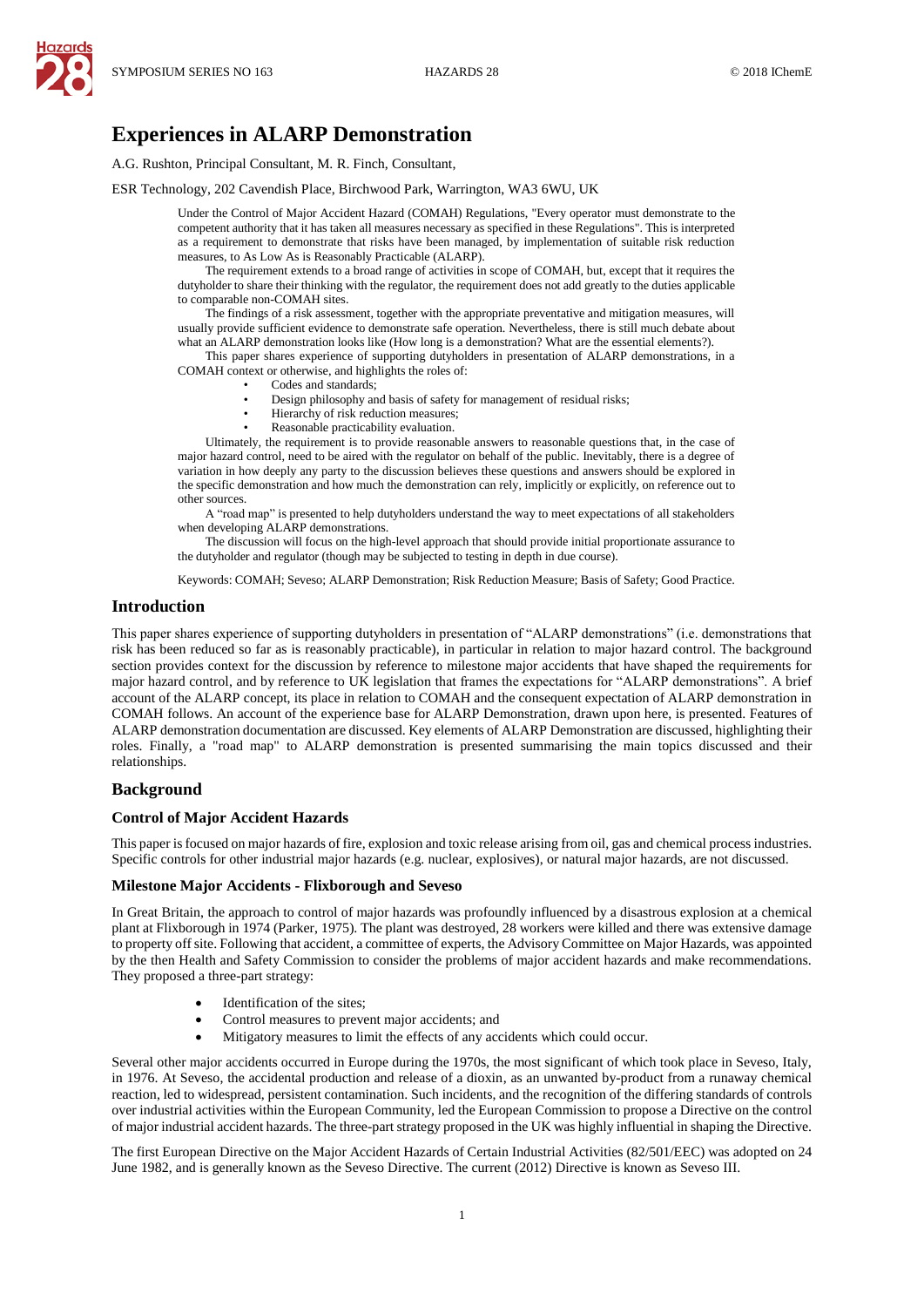### **Current UK Major Hazards Legislation**

The Control of Major Accident Hazard (COMAH) Regulations 2015 (HSE, 2015) implement the majority of the Seveso III Directive (2012/18/EU) in Great Britain. The land-use planning requirements from the Directive are implemented through planning legislation and are not discussed here.

Under the COMAH Regulations:

- "Every operator must take all measures necessary to prevent major accidents and to limit their consequences for human health and the environment." (Regulation 5 (1)); and
- "Every operator must demonstrate to the competent authority that it has taken all measures necessary as specified in these Regulations" (Regulation 5 (2)).

HSE makes no distinction between what is implied by "take all measures necessary" in the COMAH context, what is required to ensure health and safety so far as is reasonably practicable (SFAIRP), or what is required to reduce risks to As Low As is Reasonably Practicable (ALARP); all call for the same set of tests to be applied (HSE, Undated-1).

The guidance for Regulation 5(1) includes "Prevention should be considered in a hierarchy based on the principles of reducing risk to a level as low as reasonably practicable (ALARP)."

Regulation 5 (2) is generally interpreted, therefore, as a requirement to demonstrate that risks have been managed, by implementation of suitable risk reduction measures, to ALARP. From this point on, here, the phrase "ALARP demonstration" is used to label the demonstrations required by COMAH Regulation 5 (2).

#### **Related UK Legislation**

The COMAH Regulations are "Relevant Statutory Provisions", as referred to in the Health and Safety at Work Act (UK Government, 1974). That Act places a duty on employers to effectively:

- "ensure, so far as is reasonably practicable, the health, safety and welfare at work of all his employees." (Section 2); and
- "ensure, so far as is reasonably practicable" the health and safety of persons not in his employment" (Section 3).

The Management of Health and Safety at Work Regulations (UK Government, 1999), which are also Relevant Statutory Provisions under the Act, and which are of wide applicability, require:

"suitable and sufficient assessment of ... the risks";

and, in specified circumstances, require the employer to

#### "record ... the significant findings".

The significant findings should typically include:

- The preventive and protective measures in place to control the risks;
- What further action, if any, needs to be taken to reduce risk sufficiently;
- Evidence that a suitable and sufficient assessment has been made.

HSE offer a template for such records (HSE, 2014-1) which focuses on:

- What are the hazards?
- Who might be harmed and how?
- What are you already doing?
- Do you need to do anything else to control this risk?
- Action by who?
- Action by when?
- Done [i.e. "closed out"].

The related Approved Code of Practice (HSE, 2000-1, withdrawn 2013) stated that:

"in the majority of cases, adopting good practice will be enough to ensure risks are reduced sufficiently".

Guidance that is still current does, however, state that:

"In the great majority of cases, we can decide by referring to existing 'good practice' that has been established by a process of discussion with stakeholders to achieve a consensus about what is ALARP. For high hazards, complex or novel situations, we build on good practice, using more formal decision making techniques, including cost-benefit analysis, to inform our judgement." (HSE, Undated-2); and

"in high hazard situations … where the circumstances are not fully within the scope of the good practice, additional measures may be required to reduce risks ALARP." (HSE, 2003).

In summary, the requirement is for a documented ALARP position for each scope of activity within an undertaking (including but not limited to COMAH activities).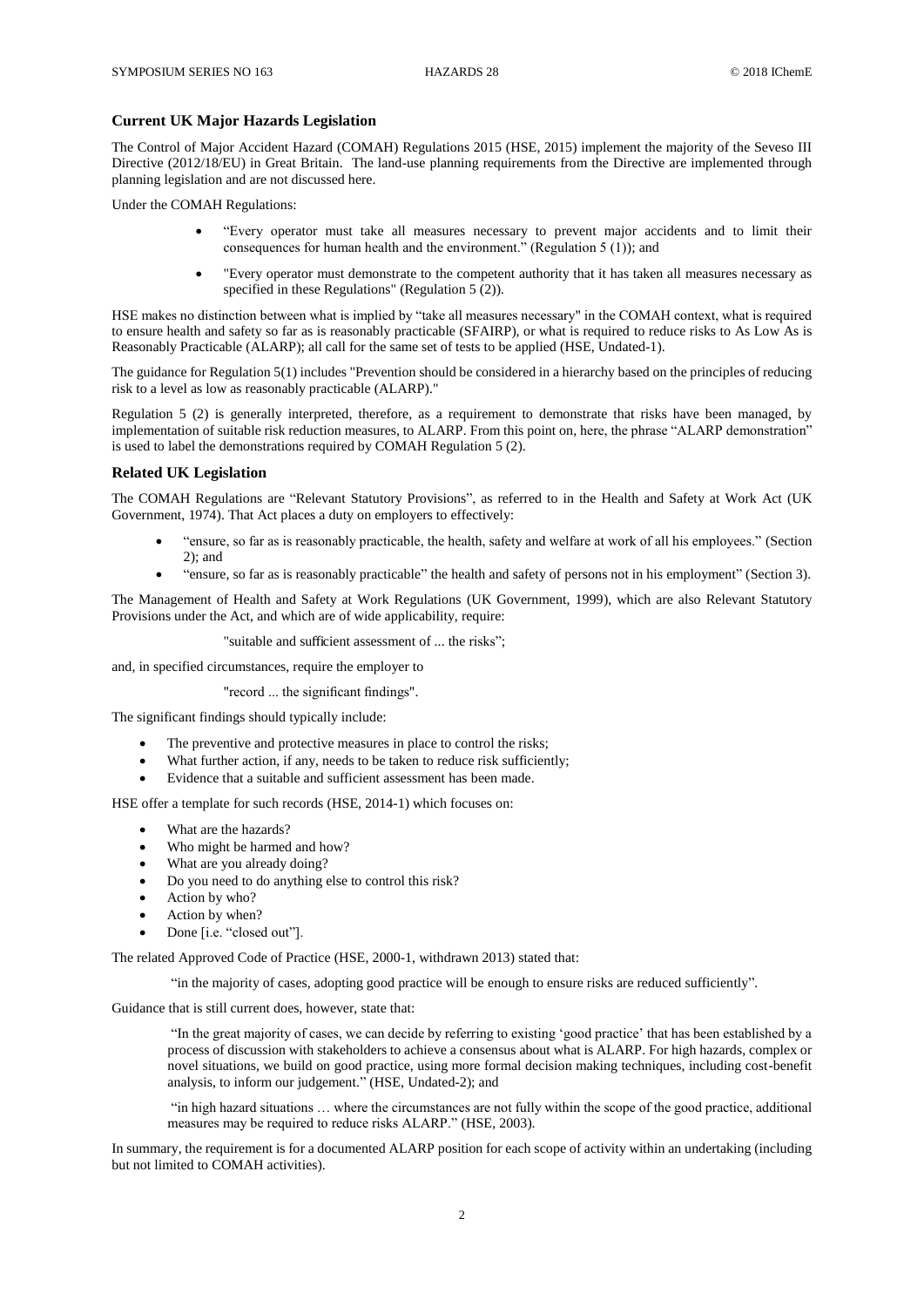At shortest the documented position will claim:

- The scope of activity falls entirely within scope of relevant good practice (RGP); and
- The RGP is being followed.

As necessary, and at longest, the documentation will:

- Review coverage of the activity by RGP;
- Adopt RGP to the extent relevant and, for new RGP that is not prescribed, close any gaps SFAIRP;
- Explore options for additional risk reduction measures (RRM);
- Adopt additional measures (wherever reasonably practicable, RP) or justify (by proportionate argument) nonadoption of measures.

### **ALARP**

Much of the UK Health and Safety regulation relies on the concept of reducing risk SFAIRP either explicitly or (as in the case of "all measures necessary" in COMAH) implicitly. Where regulation is prescriptive, however, the question of whether what is prescribed is or is not more than required to reduce risk to ALARP is not relevant. Generally, prescription is used only where considered necessary to establish no doubt of practices that are considered to reduce risk to ALARP.

A full discussion of reducing risk to ALARP is outside the scope of this paper. However, Reducing Risks Protecting People ("R2P2") provides a high-level review of the concept and how it influences HSE's decisions (HSE, 2001).

#### **ALARP in COMAH**

The role of ALARP in COMAH has been discussed elsewhere. Rushton and Reston (2006), argued that as ALARP has been the cornerstone of "goal-setting" safety legislation (including but not limited to major hazard control) since 1974, the requirement to establish risk control SFAIRP is not new, and the requirement to document that control (i.e. set out the elements of an ALARP demonstration) has been established for all but the smallest undertakings since 1999. In other words, the controlling mind of an undertaking has had the duty to assure itself that risk is managed to ALARP since 1974 and to document that assurance since 1999. The only "new" requirement in the COMAH context is that the expression of that assurance must be presented to the "competent authority" (HSE and the relevant environment authority) as ALARP demonstrations.

As, in most cases, COMAH regulated sites are substantial, complex, undertakings, it is normal for the dutyholder (normally the operator of the site) to be organised (e.g. into operations, safety, technical "limbs") in such a way that the self-assurance of the dutyholder, consistent with good corporate governance, would inevitably require documentation and communication internal to the dutyholder. From a corporate point of view, major hazard risks are among many operational and other risks that have to be managed. Essentially, COMAH requires dutyholders to share oversight of their self-assurance process with the competent authority. The COMAH report will provide a "snapshot" through a "window" to the self-assurance process/documentation of the dutyholder. Ideally, the dutyholder will maintain the safety report as a "living document" between submissions to the competent authority ("keeping the camera rolling" as part of their internal process).

### **ALARP Demonstration in COMAH**

The COMAH requirement for ALARP demonstration extends to a broad range of activities in scope of COMAH, but as explained in the ALARP discussion above, except that it requires the dutyholder to share their thinking with the regulator, the requirement does not add greatly to the duties that would have been applicable had the undertaking been categorised as a non-COMAH site, but was otherwise comparable.

This view is confirmed in the guidance to the current COMAH Regulations (HSE, 2015, paragraph 92):

"The findings of a risk assessment carried out to comply with regulation  $5(1)$  (as well as the general regulation 3 requirement for risk assessment of the Management of Health and Safety at Work Regulations 1999 (MHSWR), and similar requirements in environmental legislation), together with the appropriate preventative and mitigation measures will usually provide sufficient evidence to demonstrate safe operation."

Nevertheless, there is still much debate about what an ALARP demonstration looks like (How long is a demonstration? What are the essential elements?).

### **Experience Base for ALARP Demonstration**

This paper shares experience of supporting diverse dutyholders in presentation of ALARP demonstrations. The focus here is on COMAH (which explicitly sets out requirements that can be met by ALARP demonstration) and the case studies mentioned here are drawn from COMAH controlled activities. However, the experience informing this paper is wider, including:

- Existing COMAH establishments;
- Design of new installations at existing COMAH establishments;
- Seveso (but non-UK) installations;
- Design of new offshore oil and gas installations (UK and non-UK);
- Operation of existing offshore oil and gas installations (UK and non-UK);
- Non-EU onshore installations (where the operator and/or regulator seeks risk reduction ALARP);
- UK undertakings not controlled by COMAH.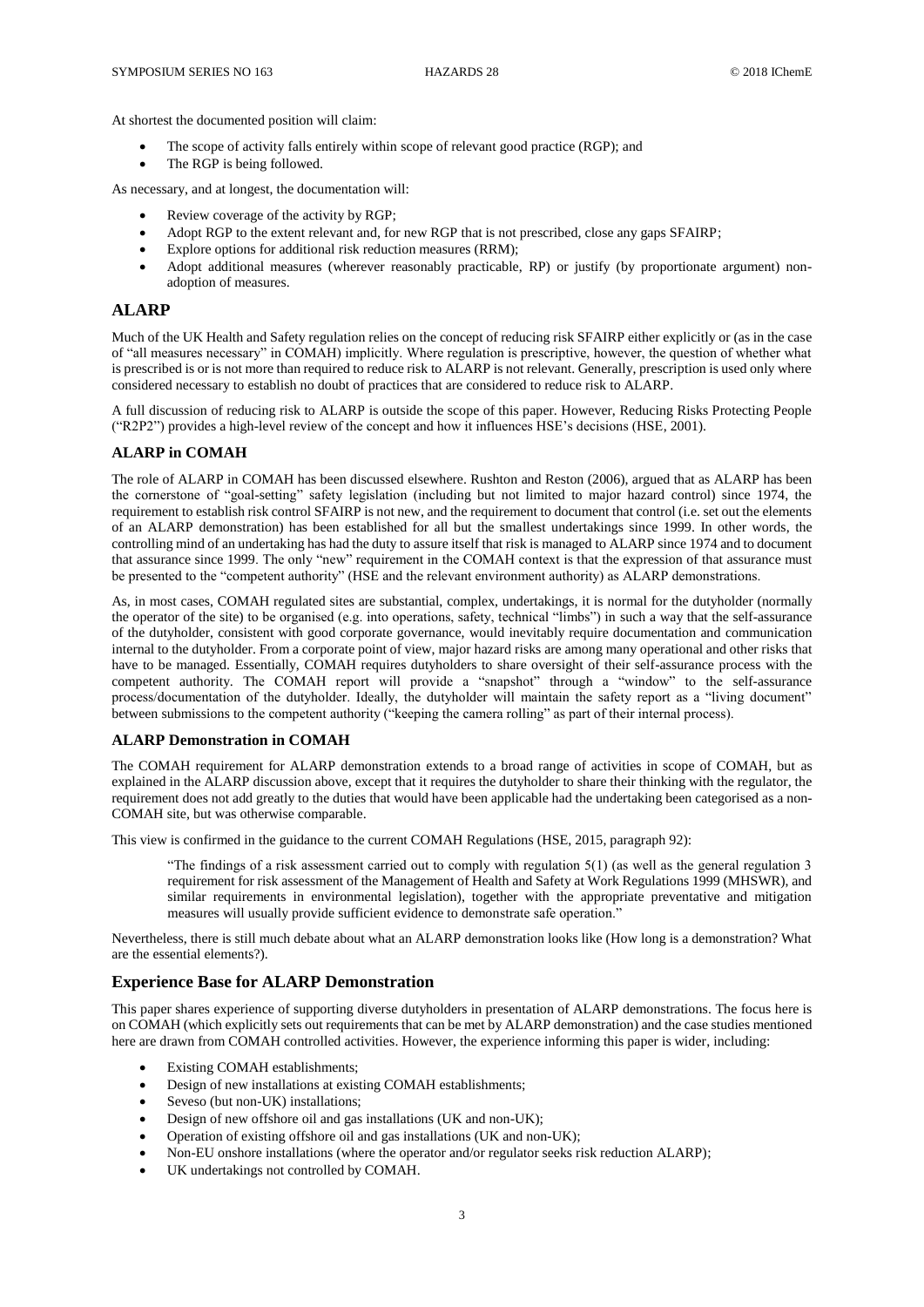Suitable and sufficient risk assessments documented to meet requirements of MHSWR are scoped to match the expectations of ALARP demonstrations. So, the insights gained in relation to COMAH ALARP demonstration, as presented here, have wider applicability (not limited to COMAH sites or activities).

### **Documentation**

Features of ALARP demonstration documentation are discussed here, in particular the benefits of a documented ALARP position and the essential elements of the documented position.

#### **Documentation - Benefits**

Benefits accrue from a documented ALARP position. The benefits include:

- Helping to formalise and communicate engineering support / judgement for: –management approval, –internal review (as changes arise),
	- –external review (by regulator or other stakeholders);
- Helping to deal with "groundhog-day" questions from new stakeholders
- Potentially providing evidence for an "ALARP" defence.

Communication of engineering positions is a necessary part of any undertaking and, to the extent that those positions have a role in ALARP decisions then clarity of the position and access to it by decision makers is indispensable.

Newly inducted personnel (internal or external) tend to raise the same ("groundhog-day") questions (whether about the plant, procedures or personnel) that have been addressed many times before – with potential for significant wasted time and effort if the historic position is inadequately documented.

Should a major accident occur (or should a pre-emptive prosecution be attempted), the dutyholder may need to prepare a defence that aims to show that all reasonably practicable measures had been taken. Such a defence would have to stand in the context of Section 40 of the Health and Safety at Work Act (UK Government, 1974):

"In any proceedings for an offence under any of the relevant statutory provisions consisting of a failure to comply with a duty or requirement to do something so far as is practicable or so far as is reasonably practicable, or to use the best practicable means to do something, it shall be for the accused to prove (as the case may be) that it was not practicable or not reasonably practicable to do more than was in fact done to satisfy the duty or requirement, or that there was no better practicable means than was in fact used to satisfy the duty or requirement."

A documented ALARP position should provide the basis for such a defence.

#### *Case Study:*

*A safety report shows the entire circulation of the document as:* 

 *1 the company HSE manager; and* 

 *2 the control room.*

*How did the controlling mind become aware of and "buy in" to the Safety Report (which directors read and approved)?*

From this point of view, COMAH asks the dutyholder to "get their defence in first" by presenting all necessary measures (ALARP) demonstration in the Safety Report. A strict reading of Asquith's judgement (Asquith, 1949, discussed later) also suggests that only a defence prepared before the fact (whether or not part of the Safety Report) will be of help to the defendant.

The best advice to dutyholders is, therefore:

- 1 Do not have accidents;
- 2 Use ALARP considerations to help avoid accidents;
- 3 Make clear (to the controlling mind) what you rely on to avoid accidents
	- Facts (including facts about the hazards in scope of the undertaking),
	- Plant (including plant configuration, design, installation, maintenance),
	- Staff (including competence, training, management of human factors),
- Procedures (ensuring the assumed relationships between all of the above); 4 Prepare demonstrations, on the basis of the above, that are robust as evidence that all RP RRMs are in place.

### **Documentation - Key Features**

Building on the HSE template for risk assessment records already discussed (HSE, 2014-1), key features that should be covered in the documentation are:

- Set the scope;
- Bring forward information from previous assessments;
- Capture existing risk reduction measures and deal with gaps from good practice;
- Capture the "before" risk view;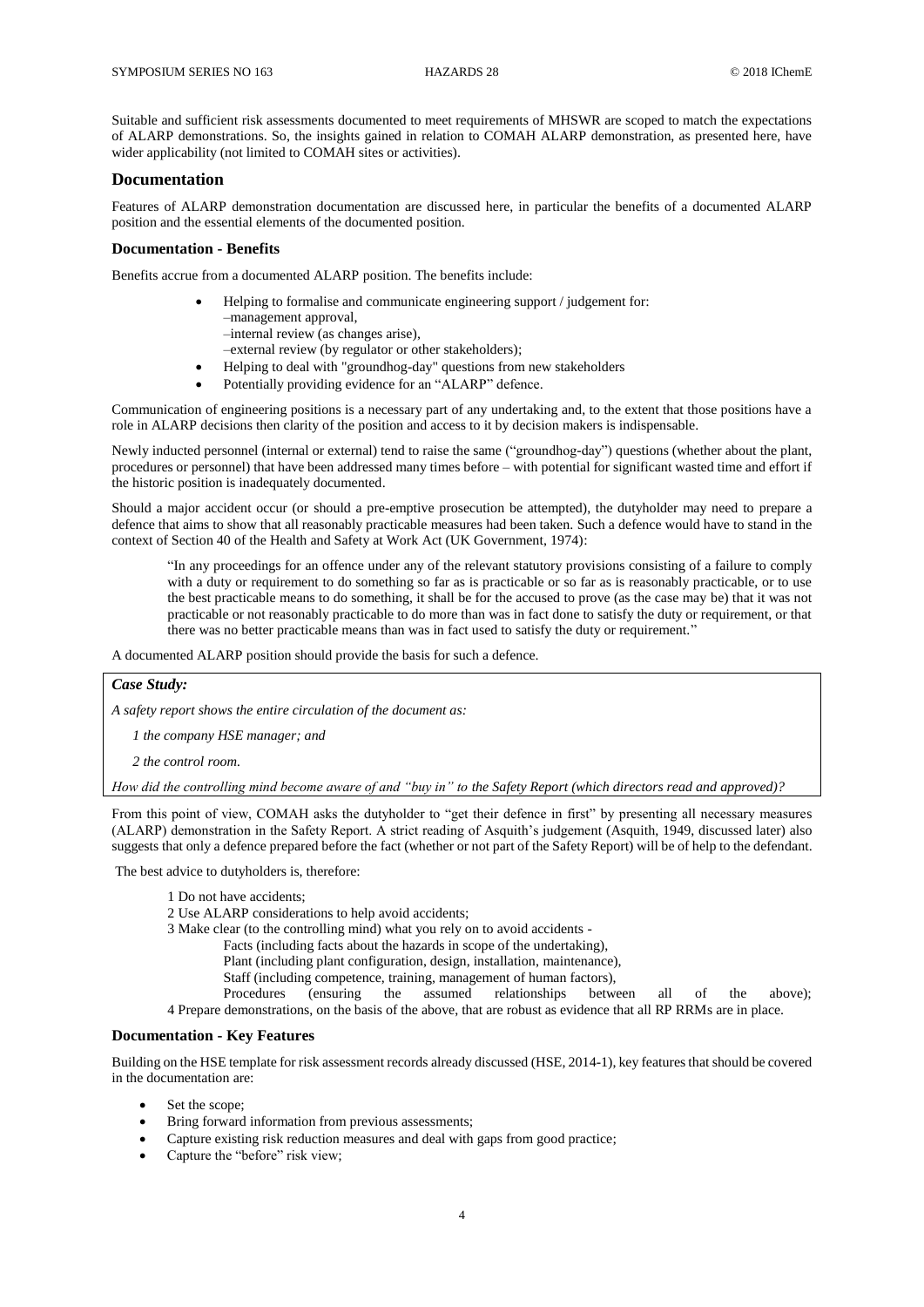- Where proportionate, contemplate further risk reduction measures and generate a list of prospective risk reduction measures;
- Taking account, normally qualitatively, of the costs (strictly "sacrifice ...") and of the benefits (risk reduction achievable) decide upon measures (with attributed timescale, responsibility ...).

Gadd et al. (2003) have authoritatively discussed pitfalls in risk assessment which are to be avoided in risk assessment and, therefore, to be avoided in ALARP demonstrations. Anyone preparing documentation for ALARP positions needs to be wary of those pitfalls.

### **Key elements of ALARP Demonstration**

The following sub-sections highlight the roles in ALARP demonstration of key elements informing the demonstration (Rushton and Reston, 2006):

- Codes and standards;
- Design philosophy and basis of safety (for plant, people and procedures) for management of residual risks;
- Hierarchy of risk reduction measures;
- Reasonable practicability evaluation.

## **Codes and Standards**

If there is RGP (including but not limited to recognised industry codes and standards) covering the full scope of the activity under consideration, then further work to find and implement additional potential RRMs may be considered disproportionate.

### **Design philosophy and basis of safety**

For a new design, the philosophy for achieving safe operation, including the basis of safety, should be explicitly stated in the design documentation. This will cover all relevant hazards but, in particular should cover hazards that are "resident" following the high level design choices. A "resident" hazard, in this context, is one which has not been eliminated by the high level design choices, and typically, therefore, the active management of resident hazards will have been a specific goal in the detailed design (Mannan, 2005). For example, the chosen suitable materials/means of containment may rely on:

- Exclusion of water;
- Maintenance of temperature above a process fluid natural boiling point;
- Avoidance of hydraulic shock;

with commensurate design detailing, to exclude water, prevent depressurisation, or avoid shocks accordingly.

Resident hazards may include, for example:

- The accepted potential for toxic effects consequent on selecting a toxic solvent; or
- The accepted potential for polymerisation inherent in the choice of a chemical route that includes a monomer that may, given time or other unintended conditions undergo polymerisation.

However, much of the "basis of safety" design of existing plant (or packages, sometimes referred to as "legacy systems") is not explicitly documented. Rather, the facts of the documentation and the plant, people and procedures in place imply the basis of safety that was in the mind of the designers. Clearly, in all cases, one supposes that there was a time at which the designers believed that all necessary measures (as perceived at that time) were in place. Nevertheless, for legacy systems, it can be quite challenging to show that:

- Implicit evaluation was correct and defendable at the time;
- Since that time, changes in plant, people and procedures do not justify changed measures; and
- Changes in available technology and prices do not justify changed measures.

"Basis of safety" is a phrase predominantly used in relation to the design and operation of acceptably safe chemical reaction processes (Barton and Rogers, 1997, HSE, 2000-2 and HSE, 2014-2). More broadly, however, "basis of safety" refers to the specified safety measures, compatible with the engineering, production, economic and commercial criteria for the process (Gibson et al. 1987). Gibson et al. emphasised the need for these measures to be recognised by plant operators, and to be implemented and maintained (there are parallels with safety critical elements in an offshore context). For many parts of the industry, the basis of safety is so consistent that the term may not have much currency.

Examples of where variation in the basis of safety may be found include:

- Reactor cooling (high reliability systems, auxiliary systems);
- Reactor "killing" (dumping, injecting, "crash" cooling);
- Overpressure protection (containment, relief);
- Transit though flammable limits (inerting to avoid, elimination of ignition sources).

The choice will often depend on the scale, complexity and detail of the process.

Explicit statement of the basis of safety (even if it is normal practice for that type of activity) is generally a good starting point for discussion.

Statement of the basis of safety will typically require (Haight, 2013):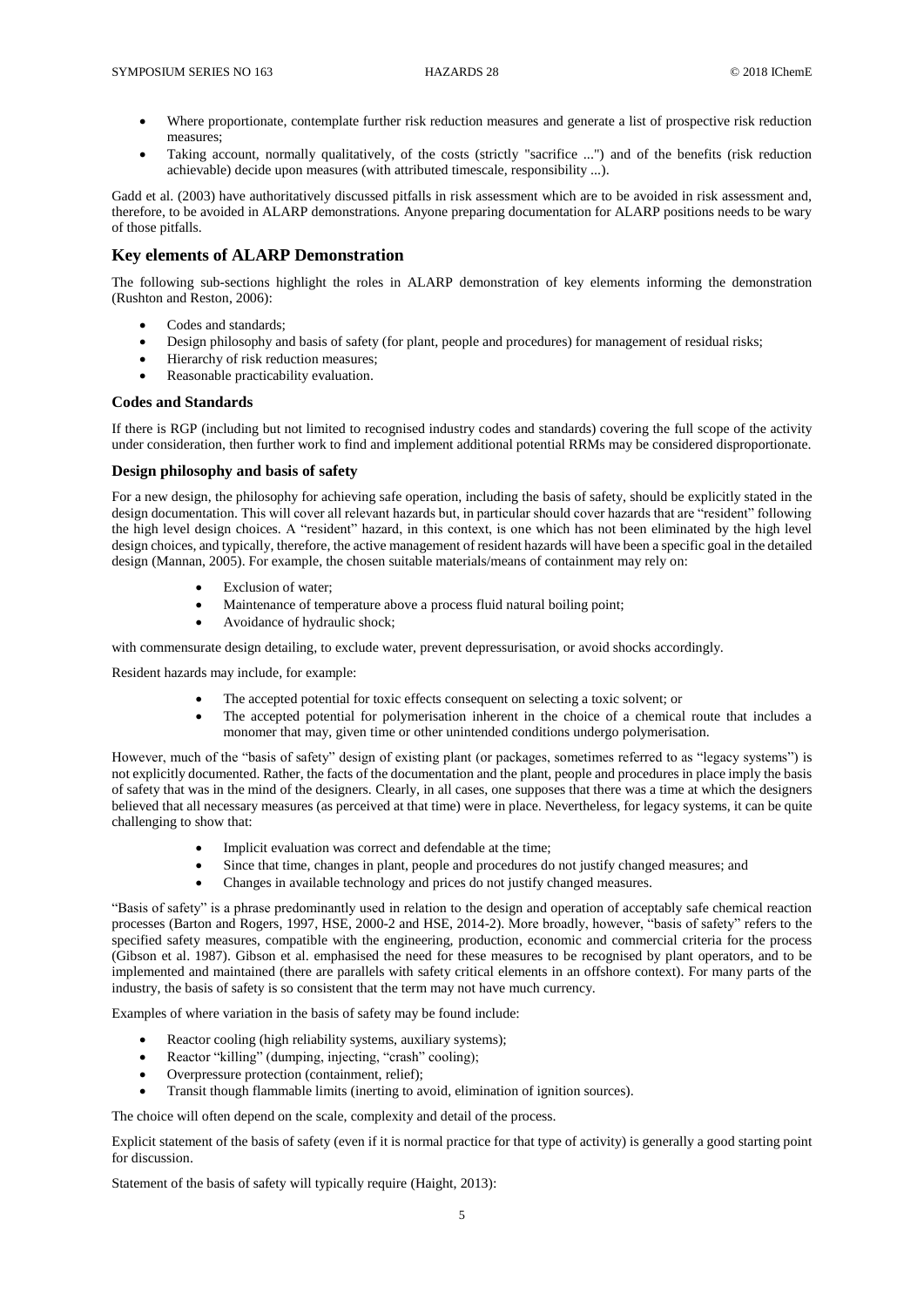- A brief description of the process;
- A list of the process substances and their hazards;
- A list of the process hazards, their causes and consequences;
- The safety objectives that must be achieved to operate safely;
- The safeguards implemented to achieve the safety objectives;
- The safe operating envelope.

### *Case study:*

*A reactor loop is monitored for oxygen content and reactant content (fuels).*

*The Regulator infers – from discussion and review of available documentation - that maintenance of fuels above upper flammable limit in the reactor loop is the basis of safety and challenges the non-safety-related status of reactant concentration monitoring.*

*The Dutyholder confirms that maintenance of oxygen below minimum oxygen concentration for combustion is the basis of safety, confirms therefore the safety-related status of oxygen concentration monitoring, but establishes the operability status (only) of the reactant concentration monitoring.*

For many common situations the basis of safety is implied or assumed in guidance (including much HSE guidance and RGP). However, the dutyholder is normally free to consider, in all the circumstances of their undertaking, what is the appropriate basis of safety to be adopted.

Complications linked to the basis of safety can also arise where technology (whether process technology or risk reduction measures technology) is associated with intellectual property rights.

Generally, it is not the role of the Regulator to eliminate all but one technology option whether by:

- Identifying a most inherently safe process technology (for a particular process); or by
- Identifying a most effective risk reduction component (for a specific risk reduction measure element).

Either behaviour would not only take the Regulator into a prescriptive position (which may prove false or become outdated) but would also be anti-competitive. Rather, the assumption is that any process technology or component of a risk reduction measure (that is not otherwise unsuitable) can be implemented in a context where risk is reduced ALARP (along with additional measures if necessary).

It follows that when a dutyholder is choosing a licensed process or a patented component for a risk reduction measure then they are not wholly constrained in their choice, though in principle if they do not select the intrinsically "best" option they may be required to adopt commensurate additional measures. The ALARP question becomes: "given my choice of process/component, is there more that I need to do to reduce risk SFAIRP?". The "time and trouble" element of any measures which compromise the terms of the licence for a process technology may become substantial in the balance of what more can be done.

In summary, the basis of safety adopted helps to identify the safety critical plant/people/procedures that will inform the scope of the ALARP demonstration. Some scopes are covered well by standards and regulation. Some scopes need to be explicit (depending on the specific philosophy adopted for pressure relief, runaway reaction control etc.). Legacy systems can present particular challenges when articulating the basis of safety and aligning this with expectations (e.g. in modern RGP).

### **Hierarchy of Risk Reduction Measures**

The idea of a hierarchy of measures, and the associated idea of preferring inherently safer solutions, embody the old adages:

- Prevention is better than cure it is more desirable and often easier to stem a cause than a consequence; and
- A stitch in time saves nine the complexity and cost of dealing with features of a design that have been allowed to become established often exceeds the cost of designing out the feature or its effects at the earliest opportunity.

There are many published hierarchies of risk reduction. At a high level they are broadly consistent, but their details are variable and to some degree, therefore, are inconsistent.

An example of a simple, high level, hierarchy, used in the COMAH context (HSE, 1999), is:

- Inherent safety;
- Prevention:
- Control:
- Limitation/mitigation.

A more detailed hierarchy is implied in the Dangerous Substances and Explosive Atmospheres (DSEAR) Regulations (Regulation 6, HSE, 2013). There are many other hierarchies which emphasise to a greater or lesser extent the importance of inherent safety, human factors or dependability of measures. The Management of Health and Safety at Work Regulations, for example, sets out General Principles of Prevention (in Schedule 1, as set out in Article 6(2) of European Council Directive 89/391/EEC).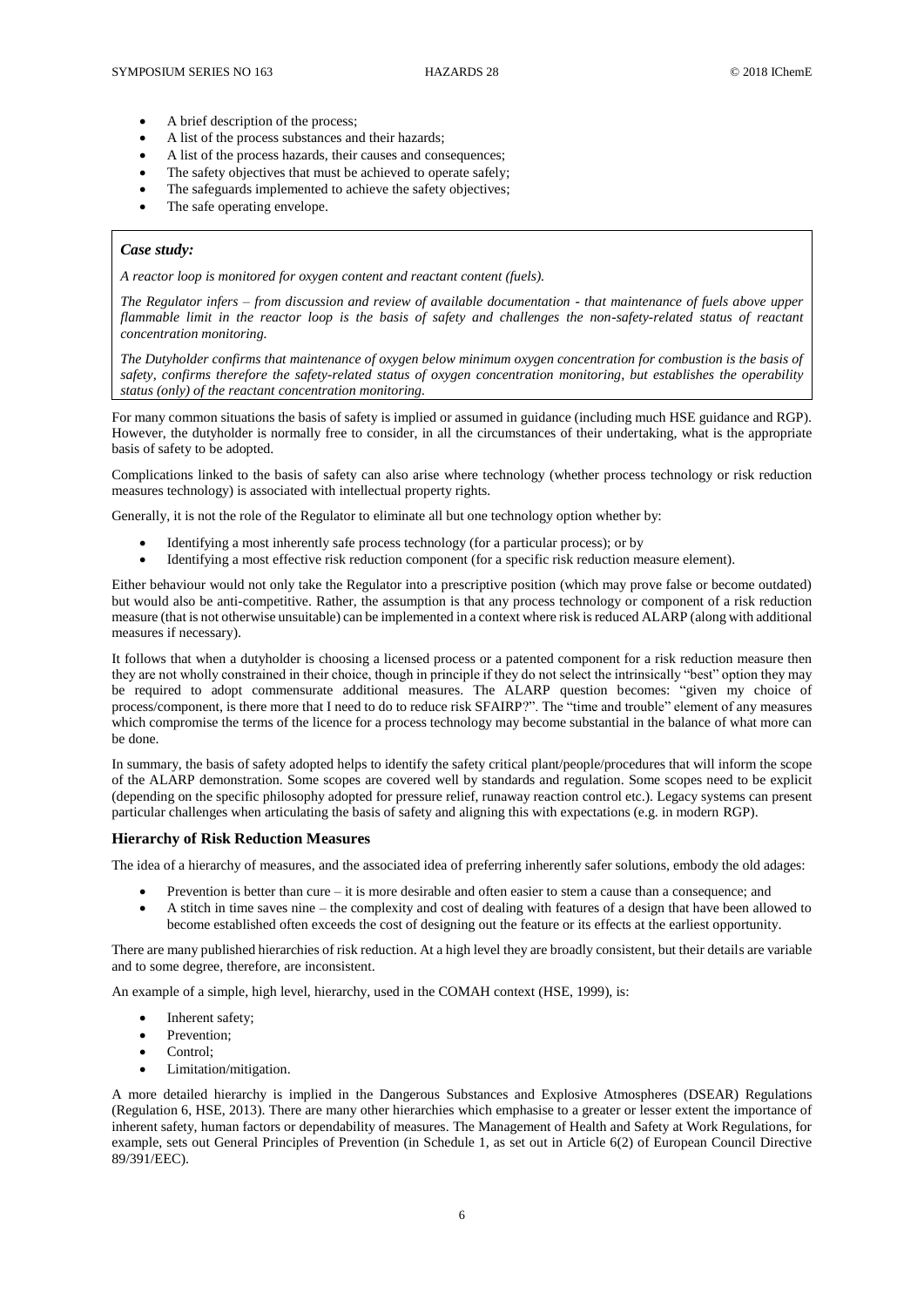The point of the hierarchy is not to prescribe which measure must be adopted, but to promote for early consideration the measures which are likely to be most effective. From a given starting position, potential RRMs can, in principle, be ranked by either cost effectiveness (change in risk per unit sacrifice attributable to the measure) or by risk effectiveness (change in risk achieved by the measure) and those rankings will not necessarily be the same even in the shorter list of potential RRMs that are (from that starting point) reasonably practicable. In practice the uncertainties will blur the ranking of individual measures, but the use of a hierarchy does aid the early consideration of measures that are more likely to be risk effective.

Generally, measures that sit higher in the hierarchy will be:

- more dependable (capable and reliable or available, dependent on the role);
- less prone to error in design, installation and operation (e.g. leaving a trip "unarmed");
- more likely to have complete coverage (protecting against all realisations or more realisations of the hazard).

In other words, and most importantly, measures that sit higher in the hierarchy are less prone to failure of management (which, for a well-designed, installed and operated plant is the usual common cause of the collapse of whatever barriers were initially in place). However, this correlation of position in the hierarchy with risk reduction effectiveness is not absolute and a good ALARP review process is one which selects effective risk reduction measures (irrespective of the order in which the measures were considered).

So, in summary:

- The hierarchy used should be consistent with the high level promotion of prevention over control over mitigation (but the detail of the hierarchy is not prescribed and can be suited to the context of the work taking into account e.g. familiarity and precedence);
- The team using the hierarchy should be open-minded about whether an item sitting lower in the hierarchy may be more risk effective in all the circumstances.

In particular, the team should avoid dismissing items low in the hierarchy on the specious grounds that to adopt a "low" measure implies an admission that a "high" measure should have been adopted.

When identifying RRMs it is normal to decompose the problem to manage discussion (e.g. hazard by hazard, or activity by activity). In principle, however, each measure needs to be evaluated for all its benefits (not just those in scope of a discussion that has raised the measure as a potential step forward).

### **Reasonable Practicability Evaluation**

Interpretation of the phrase "reasonably practicable" is informed by a decided case in which was stated (Asquith, 1949):

"Reasonably practicable" is a narrower term than "physically possible" and seems to me to imply that a computation must be made ...... in which the quantum of risk is placed in one scale and the sacrifice involved in the measures necessary for averting the risk (whether in money, time or trouble) is placed in the other, and that, if it be shown that there is a gross disproportion between them - the defendants discharge the onus on them. Moreover, this computation falls to be made ....... at a point of time anterior to the accident."

This judgement, and the context given to the application of the phrase in Health and Safety legislation places the emphasis on the dutyholder to seek reasonably practicable risk reduction measures and, if found, to implement those measures. There is general agreement that with modern approaches to plant, people and processes we are able (at worthwhile cost) to manage risk better than in the past. Holstvoogd et al. (2006), for example, have argued that incident rates have been driven down by successive waves of improvement in technology and standards, HSE management systems and safety culture.

The ALARP principle, and the goal-setting regime built upon it, recognises that opportunities to improve can arise from new technology, changes in operation, changes in costs etc. Whereas a prescriptive approach would have to be regularly revised to take advantage of these opportunities, the ALARP principle puts the onus on the dutyholder to scan, continually, for improvements that may have become reasonably practicable in the course of time or between one project and the next.

If we suppose that the level of risk achievable by reducing risk to ALARP, for a typical undertaking, can be represented as a falling function of time, then compliant positions are any positions below the curve. In reality, of course, progress will occur in steps (due to "breakthroughs" in technology). The real state of a particular undertaking will tend to stay at a level until some additional measure is introduced. The aim of a dutyholder should be to continuously be "ahead" of the ALARP balance (i.e. following a path below the ALARP curve). Because there is almost always a lag between prescription and compliance, a prescriptive regime would tend to lag the ALARP curve or else would insist on measures that are grossly disproportionate in cost. The management system must operate to

- Seek, sort and if appropriate adopt risk reduction measures to keep the undertaking continuously on the "right side of ALARP";
- Be sensitive to change (of plant, people, and process) by change management; and
- Be sensitive to external changes, learning from events, awareness of technical options etc.

ALARP decisions must be taken with an understanding of the balance defining reasonable practicability. However, most decisions are not (and should not be) determined simply by mechanistic application of a computational algorithm. Clearly, for example, it is undesirable to have ALARP evaluation processes that are over-sensitive to change (bearing in mind that costs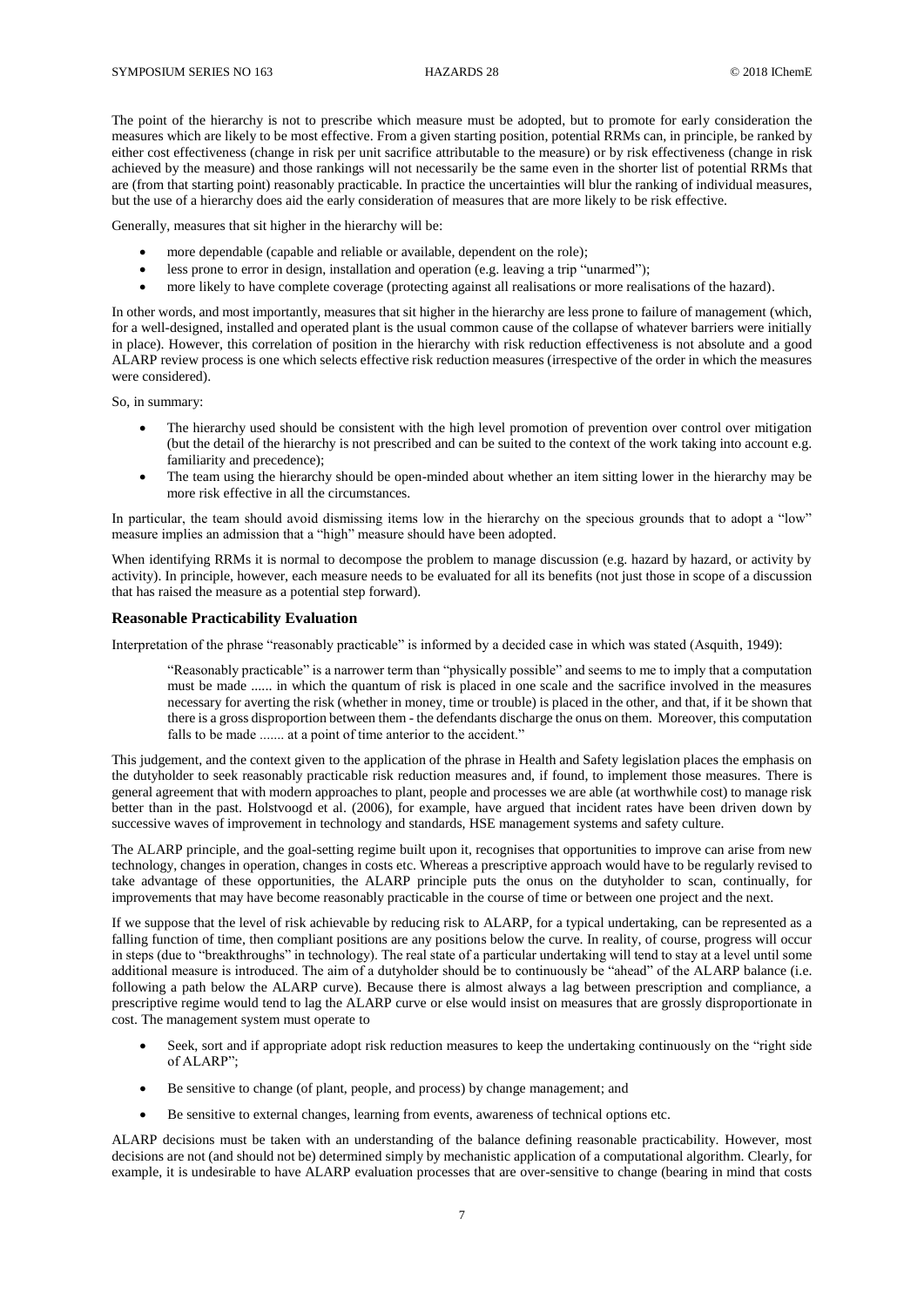can go up and down). It would be a sign of oversensitivity if a small change in interest rates reversed an ALARP decision. The question of how far to go in bringing various information and analysis to bear on ALARP decisions is not simple. In the offshore context, for example, guidance (Oil and Gas UK, 2014) has been provided which helps to classify the type (and therefore proportionality) of the decision being taken and to ensure that suitable information and analysis is brought forward in support of the decision. However, further discussion of cost-benefit analysis and other detailed techniques in informing ALARP decisions is out of scope of this paper.

Kletz (1999) pointed out that increased possible spending on safety (from a low base) typically goes through four phases:

- Good Business (the likelihood of a return on the investment is high);
- Poor Business (there is a return on the investment, but not as high as on other investments);
- Bad Business Good Humanity (money is spent so that people do not get hurt, but we do not expect to profit);
	- Going Out of Business.

Normally the line to be drawn is between the last two phases. However, dependent on the nature of the undertaking, not all of these phases may arise. Major accident hazards vary in the extent to which events with potential for injury correlate with incidents with potential for loss of assets and business interruption. For fire and explosion hazards, the potential for loss of assets and business interruption is usually high (compared with toxic release and environmental pollution). With hindsight, it is often clear that positions the Regulator may press for as "Good Humanity" would in fact have been demonstrably "Good Business".

Ultimately, the requirement is to provide reasonable answers to reasonable questions that, in the case of major hazard control, need to be aired with the regulator (acting on behalf of the public). Again, this is not peculiar to COMAH (i.e. it is not fundamentally different from other interventions between the Regulator and dutyholders), but the Safety Report provides a means to focus these interventions. The need to promote these discussions for high hazard plants derives from the experience of Flixborough and Seveso where the public were surprised by the scope of the potential consequences of activities that were under the control of the dutyholder but where there was no more scrutiny than at sites with lesser potential. Inevitably, there is a degree of variation in how deeply any party to the discussion believes these questions and answers should be explored in the specific demonstration and how much the demonstration can rely, implicitly or explicitly, on reference out to other sources.

In other words, the test of the answers put forward in the ALARP demonstration lies in whether they bridge the gap represented by the expectations of the stakeholders (informed by the scale, complexity and novelty of the major hazards at issue). This idea of the ALARP demonstration (as part of the Safety Report) bridging the gap in the expectation of stakeholders suggests an analogy with bridge building.

### *The bridge analogy:*

*Making a demonstration is like bridging a river. The river is the major hazard. The span of the crossing is the technical and managerial challenge of being responsible for a major hazard.*

*The load the bridge must support is the individual and group dependence on success in meeting the challenge.*

*COMAH site operators – the bridge builders – have at their disposal all the raw materials. The bricks needed to build the bridge are many and varied – Safety Data Sheets, Piping and Instrumentation Diagrams, plant layout, equipment specifications, etc.*

*Reading some Safety Reports (not all, but many to some extent) one feels that the bridge builder has stood with their back*  to the river casting bricks over their shoulder so that the reader of the Safety Report can conclude that there is a pile of *bricks in the river (there is a lot of raw material in the Safety Report).*

*Along comes the bridge inspector (the Competent Authority) and sees (in the Safety Report) the pile of bricks in the river. Will it bear the load they wonder? "I see no bridge" they say (unless the pile is high, the river is not wide, and the load is small, in which case they may walk away).*

*The bridge builder is upset by the bridge inspector's attitude: "What do you mean you see no bridge? Look at all the bricks. It took a lot of time and effort to lob those bricks in there. Some of those are state of the art gold-plated bricks. How many more bricks will it take?"* 

*The Competent Authority scratches its head, and asks, again, for an account of why the bridge builder thinks the bridge is fit for purpose to span the bridge and carry the load.*

*To deal with the challenge, the bridge builder needs to* 

*Face the river; Estimate the span;*

*Estimate the load;*

*Show that the bricks, appropriately arranged and held together by a management system that is sensitive to change, is fit for purpose and is, crucially, to their own design (the "corporate mind" has satisfied itself that the design meets the company objectives including discharging their duties under the COMAH Regulations, the MHSW Regulations and the HSW Act).*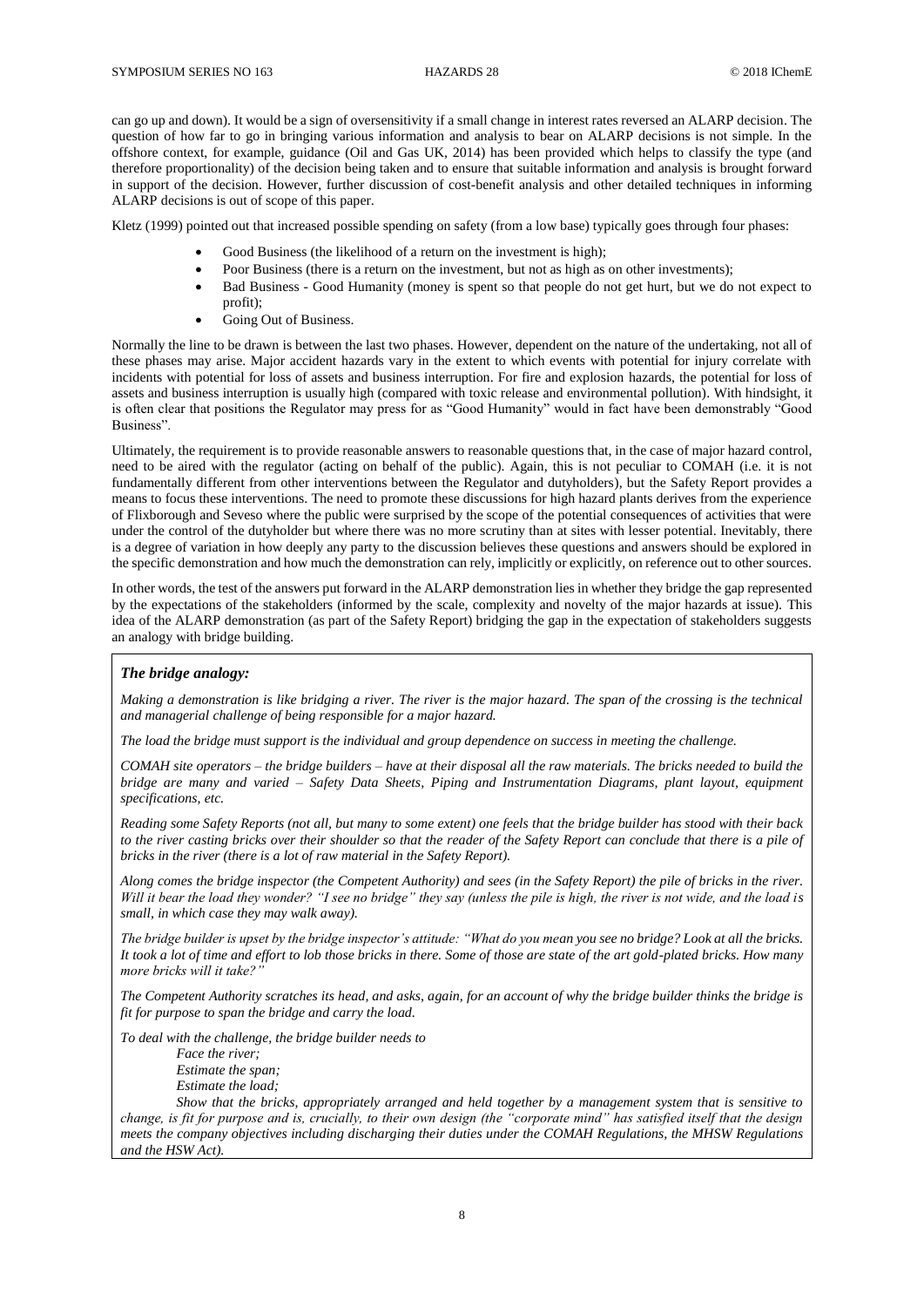*The bridge inspector is there to ensure that only bridgebuilders capable of building suitable bridges carry on. However, crucially, the bridge inspector is not there to design the bridge (and may not be capable of doing so). A key aim of the goalsetting regime is to allow fit for purpose bridges to be built that a prescriptive regime might otherwise bar or under-specify, and to encourage a self-critical industry to avoid bridge designs that a purely reactive prescriptive regime might not have barred, but which would not take advantage of all reasonably practicable measures.*

Inevitably, deciding when "enough is enough" will require consideration of:

- Technical limitations (what options for further or replacement measures are available);
- Cost implications (are the measures worthwhile);
- Logic (given the facts, the plant, the people, the procedures, the options, and the costs why are we content with the status quo – or, if not, how and when are we to change it).

If these elements of the information needed to assure risk reduction to ALARP are spelled out clearly then it becomes easier to:

- Review, from time to time, whether more needs to be done;
- Induct new stakeholders (internal or external) to the rationale of the status quo;
- Debate with stakeholders the rationale for any change.

### *Case study:*

*A COMAH Operator has embedded risk assessment into all aspects of their activities. At each opportunity, the team carrying out an element of the suite of activities aimed at managing major hazard risks is encouraged to consider and, as required for that activity, to evaluate:*

- *Causes and their frequency;*
- *Consequences and their extent and severity.*

*For some activities, these considerations are linked to a matrix offering classes of event frequency and severity. For other activities the consideration and evaluation may be divorced from matrix classes.*

*Frequency and consequence of a variety of scenarios is considered, and to the extent necessary evaluated, in:*

- *Hazard Identification (HAZID);*
- *Hazard and Operability Study (HAZOP);*
- *Safety Integrity Level (SIL) determination:*
- *Hazardous Area Classification;*
- *Quantified Risk Assessment.*

*Whereas the scenario scopes may vary, nevertheless it is likely that there will be qualitative and/or quantitative*  inconsistencies between these considerations. Perhaps, for example, the HAZID was used to "scope in" the items for further *consideration, so may have taken a much more cautious/pessimistic view than is held later (e.g. when a similar scenario or subset or superset of the scenario - is the subject of QRA). Given the different scopes (for scenarios in different studies) and different views (which may reflect best estimates of a particular team on a particular day), it may not be proportionate or practical to reconcile all of the evaluations explicitly. However, the resulting lack of coherence leaves open some interesting questions:*

• *Which consideration/evaluation forms the basis of the opinion of the dutyholder that the residual risks are ALARP:*

*One superseding assessment (QRA?) which postdates and supplants all others (is this explicit in an ALARP workshop report or explicit in the Safety Report?)*

*All of the assessments viewed in the round in relation to the ALARP question?*

*Different assessments depending on the risk reduction measures at issue (e.g. the SIL study for Safety-Related System decisions, the (DSEAR) Hazardous Area Classification study for specification of electrical equipment in zones)?*

- *How are inconsistencies managed: Inconsistencies may not be actively managed – outcomes of each element may be taken at face value; Periodic review of one element may be informed by, but not overridden by, consideration of the outcomes of other elements (processes); Inconsistencies may be actively managed by iterating related processes to ensure an agreed, coherent, overarching view (at the expense of loss of "ownership" by the task-related teams).* • *How do changes (internal or external) trigger re-evaluations: Systematically (management of change process includes triggers)? Periodically (management of change process calls for a cycle of reconsideration – refreshment of the elements)?*
- *Never (generally, this is not an acceptable answer).* • *How is comparison of assumptions underlying the elements tested (and how are conflicts, where identified, resolved):*

*Actively ("leading" indicators are monitored, experience internal and external is monitored to identify conflict with assumptions)?*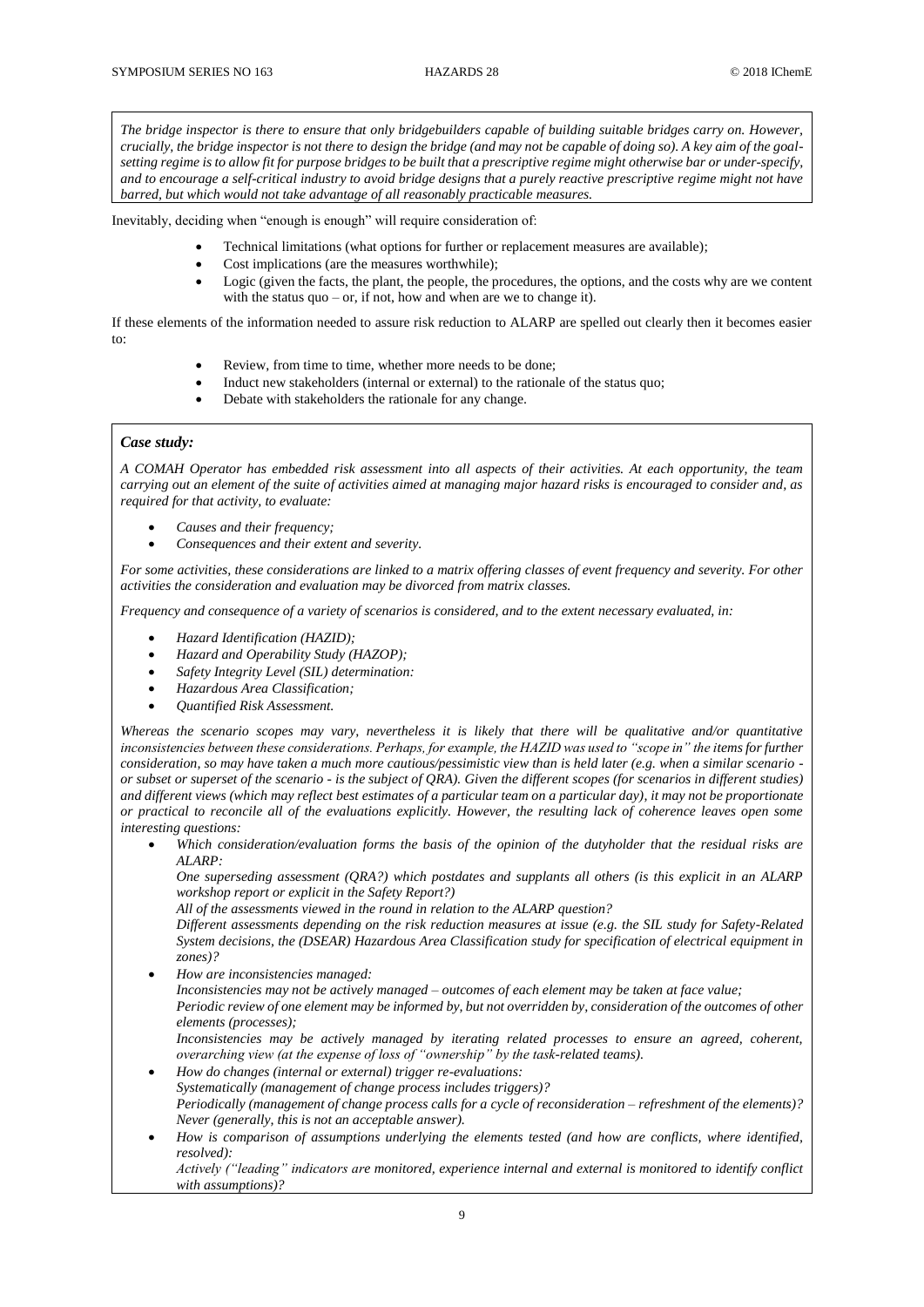*Reactively (internal events that evidently conflict with assumptions are explored) – generally not an acceptable answer?*

*Without clarity on these points, there will be an inability on the part of external stakeholders (most importantly the regulator) to conclude what the "controlling mind" of the dutyholder had considered when concluding that residual risks are ALARP. It is clarity rather than consistency that is the main issue here. The record of a meeting where a team's views were recorded (e.g. at a qualitative HAZID) is not necessarily invalidated by another process (e.g. a QRA). It may or may not be that the team would reconsider their view in the light of the QRA information, it may or may not be that a decision maker chooses to rely more on the QRA than the HAZID. However, the decision and the basis for decision should be made clear.*

By creating a culture where all can see and can (to the extent possible) agree that the dutyholder has "done enough", the dutyholder (and by intervening to achieve this, the Regulator, on the public's behalf) can avoid a culture where some assume that there is no interest in the question of whether enough has been done.

Once stakeholders (internal or external, but especially internal) believe there is no interest (attention from the controlling mind of the dutyholder) in the question of whether enough has been done, then this question is likely to be avoided and ignored with corrosive effect on the operation of the HSE management system. In other words, if a culture develops where there is no interest in the question of whether enough has been done, then the likelihood of suitable risk control measures remaining in place begins to fall. Good practice in development of ALARP demonstrations (including but not limited to cost-benefit analysis where appropriate) helps to achieve HSE's aim to create: "A culture in HSE that values the principles of risk assessment and management; and working practice that embeds proportionate and effective risk governance." (HSE, Undated-3).

### **Road Map to ALARP Demonstration**

A "road map" can be set out to help dutyholders understand the way to meet expectations of all stakeholders when developing ALARP demonstrations. An early route to ALARP demonstration in the context of COMAH was given in the Annex to Rushton (2003). That paper posed the questions, to be answered in the Safety Report:

- How does the Operator perform hazard identification (HAZID) and what satisfies the Operator that this approach to HAZID is suitable and sufficient in all the circumstances of their business?
- How does the Operator estimate the frequency and consequences of potential major accidents?
- How does the Operator judge the overall risk position to be tolerable (or more rarely broadly acceptable)?
- How does the operator ensure that opportunities to take further measures are identified and reviewed appropriately? What justification does the operator have for not taking any practicable further measures and what satisfies the operator that this approach to justifying taking [or not] any further measures is suitable and sufficient in all the circumstances of their business?

A flowsheet, broadly consistent with the route in Rushton (2003), is given in HSE internal COMAH guidance as "ALARP Demonstration Flow sheet" (Figure 6 in HSE, Undated-1). That flowsheet is presented by HSE as one way of approaching ALARP demonstration but, as noted in that guidance, "HSE choose not to be prescriptive on how Dutyholders make their demonstrations that all necessary measures have been taken".

A "Road Map" to ALARP demonstration, summarising the discussion presented here is shown in Figure 1. As has been discussed, ALARP positions need to be updated from time to time in response to new information (new costs, new technology, new experience of incidents). The "Road Map" is not, therefore applicable once and for all but needs to be followed (with proportionate revision at each "turn") on a regular basis. The scope for using the "Map" will depend on how the undertaking has been broken down (e.g. by hazard, by activity) for the purposes of articulating ALARP positions (so a particular "journey" through the map may be broadly focused or narrowly focused). Normally there will be a raft of previous assessments (elaborating the basis of safety, taking into account established RGP at the point of design or of the last ALARP review) that needs to be brought forward to inform the new "journey". Based on that raft of information, and information about changes to RGP etc. that the dutyholder has accumulated, it will be possible to set down the current risk reduction measures and known potential gaps (which hitherto, by implication, have not been considered to be reasonably practicable to fill). This list should then be supplemented by a proportionate exploration of what more could be done, based on a suitable hierarchy matched to the needs of the dutyholder, producing a long-list of candidate risk reduction measures for evaluation.

In principle the next steps are the same, i.e. for each candidate:

- Evaluate risk before the measure; and
- Evaluate risk after the measure, and evaluate, by difference, the "quantum of risk" (i.e. benefits) at issue;
- Evaluate the cost (strictly the "sacrifice … (whether in money, time or trouble)");
- Sentence the measure for implementation (or not) based on the balance (and case specific view on "gross disproportion").

In practice, it is normal for the process to include some form of triage of the candidates to classify:

- Candidates which are considered to show no prospect of being reasonable practicability;
- Candidates which are "borderline";
- Candidates where the reasonable practicability (unless subsequently negated) can be assumed so that implementation (timing and responsibility) becomes the focus.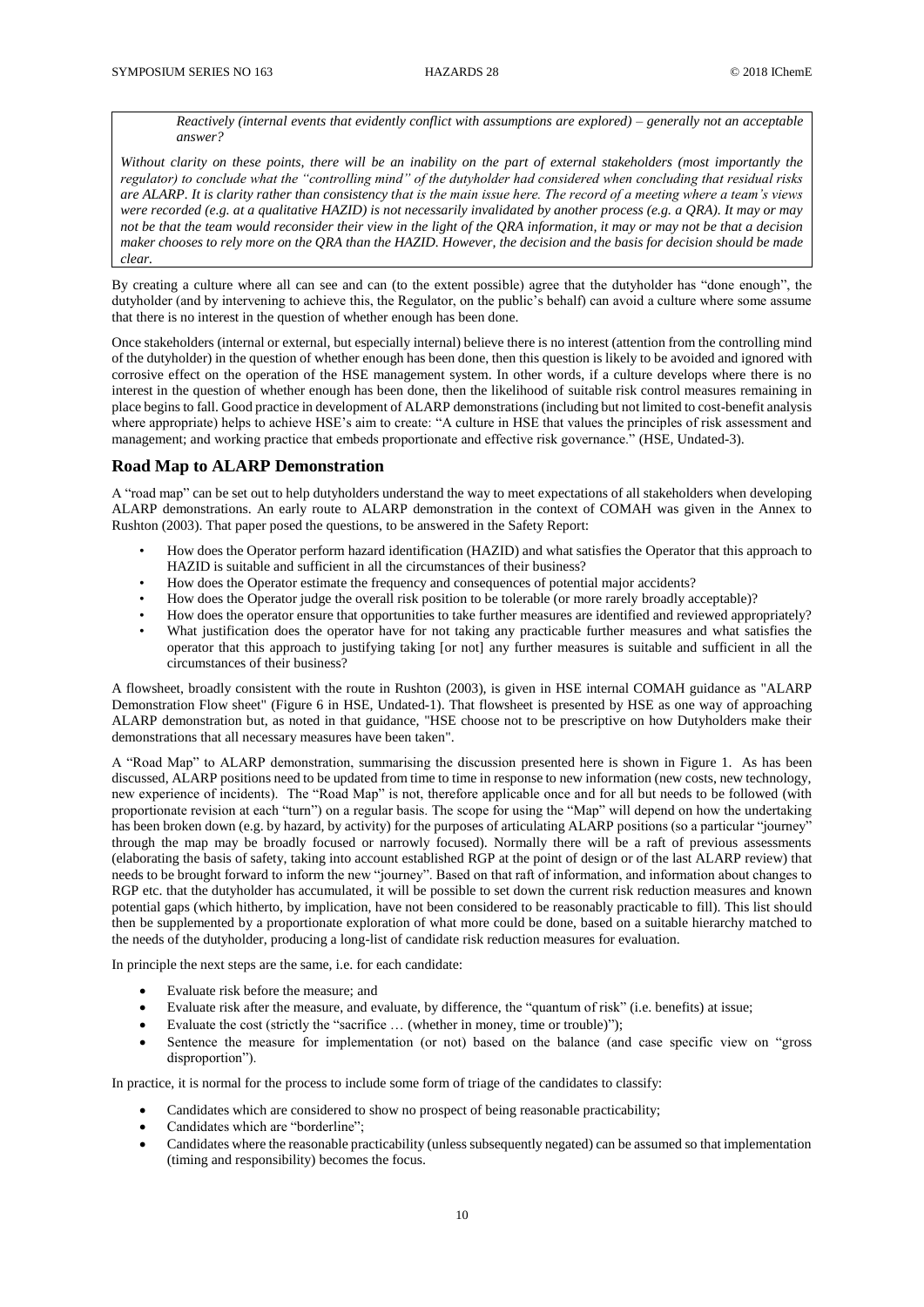A short-list of "borderline" risk reduction measures is, therefore, taken forward for proportionate (more or less explicit and numerical) evaluation.

As a short cut, risk after the measure (in scope of the measure) is sometimes assumed to be zero (which shifts the balance in favour of adopting that measure).

In every case, however (with whatever high level or detailed analysis, as the case may be), the "controlling mind" should satisfy itself that wherever the cost (whether or not evaluated in detail) is not "grossly disproportionate" to the benefit (whether or not evaluated in detail). The process is highly analogous to sanctioning of projects, where for easy wins (or for hopeless proposals) a relatively shallow costing approach may be used to justify sanction (or not) but more detailed costing is needed for more borderline projects.

The decision point, where what is required is to sentence a measure for implementation (or not), informed by weighing the "cost" against the "benefit" is, in effect, the "computation" referred to by Asquith and is implicitly (though not always explicitly) a cost-benefit analysis with some appropriate case-specific bias in favour of implementation.

### **Conclusions**

There is no prescription for the format or content of ALARP demonstrations. Rather, the demonstrations whatever their form, must meet the goals of effective communication of proportionate attention to the securing of reasonably practicable risk control measures. As each stakeholder may have a different view of whether and when these goals have been met, a degree of iteration in any discussion of ALARP demonstration is to be expected. Nevertheless, there are common features of ALARP demonstration, developed from a range of experiences, that have been reviewed here and from which a high-level "Road Map" to assist in ALARP demonstration has been developed.

ALARP demonstrations, given proportionate attention and documentation, provide dutyholders with the opportunity to communicate effectively with internal and external stakeholders, to respond efficiently and effectively to change and to stay on the "right side" of the ALARP balance as that balance shifts over time.

The discussion has focused on the high-level approach that should provide initial proportionate assurance to the dutyholder and regulator (though may be subjected to testing in depth in due course).

### **References**

Asquith, Lord, 1949, in Edwards v. The National Coal Board (1949), 1 All ER 743.

Barton, J.A. and Rogers, R.L., 1997, Chemical Reaction Hazards (Second edition), Gulf Professional Publishing.

Gibson, N., Rogers, R.L. and Wright, T.K., 1987, Chemical Reaction Hazards: an integrated approach, Hazards from Pressure, IChemE Symposium Series 102, 61-84.

Gadd S., Keeley D. and Balmforth H., 2003, Good practice and pitfalls in risk assessment, RR151, HSE.

Haight, J.M., 2013, Handbook of Loss Prevention Engineering.

Holstvoogd R., van der Graaf G., Bryden R., Zijlker V. and Hudson P., 2006, Hearts and Minds Programmes the Road Map to Improved HSE Culture, IChemE Symposium No. 151 Hazards XIX, IChemE 2006.

HSE, 1999, Preparing safety reports: Control of Major Accident Hazards Regulations 1999 (COMAH), HSG 190, available at http://www.hse.gov.uk/pubns/books/hsg190.htm.

HSE,2000-1, Management of Health and Safety at Work Regulations Approved Code of Practice, 2nd Edition, L21, (withdrawn 2013).

HSE, 2000-2, Designing and operating safe chemical reaction processes, HSG143, available at http://www.hse.gov.uk/pubns/books/hsg143.htm.

HSE,2001, Reducing risks, protecting people, HSE's decision-making process, ISBN 0-7176-2151-0, available, and supported by a suite of associated guidance, a[t http://www.hse.gov.uk/risk/theory/r2p2.htm.](http://www.hse.gov.uk/risk/theory/r2p2.htm)

HSE 2003, Assessing compliance with the law in individual cases and the use of good practice, available at http://www.hse.gov.uk/risk/theory/alarp2.htm.

HSE, 2013, Dangerous Substances and Explosive Atmospheres, HSE ACoP, L138 (Second edition).

HSE 2014-1, Risk Assessment and Policy Template, available at [http://www.hse.gov.uk/toolbox/managing/managingtherisks.htm.](http://www.hse.gov.uk/toolbox/managing/managingtherisks.htm)

HSE 2014-2, Chemical reaction hazards and the risk of thermal runaway, INDG254, available at http://www.hse.gov.uk/pubns/indg254.pdf.

HSE, 2015, The Control of Major Accident Hazards Regulations 2015, Guidance on Regulations, L111.

HSE. Undated-1, Guidance on ALARP Decisions in COMAH, SPC [semi-permanent circular]/Permissioning/37, Version 3, available a[t http://www.hse.gov.uk/foi/internalops/hid\\_circs/permissioning/spc\\_perm\\_37/.](http://www.hse.gov.uk/foi/internalops/hid_circs/permissioning/spc_perm_37/)

HSE Undated-2, ALARP "at a glance", available at [http://www.hse.gov.uk/risk/theory/alarpglance.htm.](http://www.hse.gov.uk/risk/theory/alarpglance.htm)

HSE, Undated-3, HSE principles for Cost Benefit Analysis (CBA) in support of ALARP decisions, available at www.hse.gov.uk/risk/theory/alarpcba.htm.

Kletz, T.A., 1999, HAZOP and HAZAN: Identifying and Assessing Process Industry Hazards, 4th Edition, IChemE.

Mannan, S., 2005, Lees' Loss Prevention in the Process Industries, 3rd Edition, 30-72, Butterworth Heinemann.

Oil and Gas UK, 2014, Guidance on Risk Related Decision Making Issue 2.

Parker, R.J., 1975, The Flixborough Disaster - Report of the Court of Inquiry, Department of Employment, available through <https://www.icheme.org/communities/special-interest-groups/> .

Rushton, A.G., 2003, Key Elements of Risk Decisions in the Control of Major Accidents Hazards, Hazards XVII, IChemE Symposium Series No. 149, pp 773-784, IChemE.